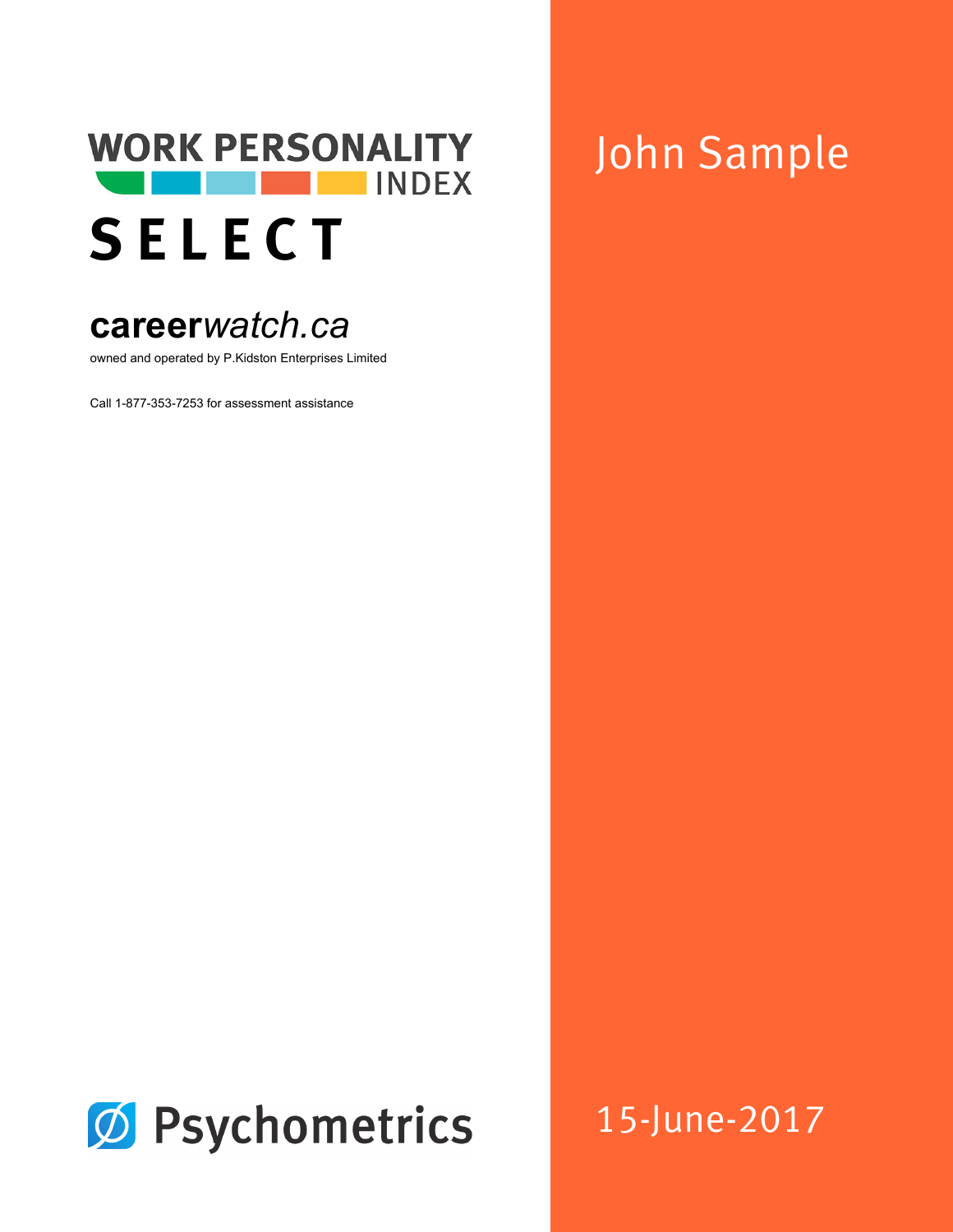#### **About this Report**

This report is a confidential summary of Mr. Sample's responses to the Work Personality Index<sup>®</sup>. The Work Personality Index describes key features of Mr. Sample's personal style that influence his approach to tasks, ways of interacting with people, and performance at work. The Select Report contains a graphic summary of his results, along with interpretive notes describing the likely meaning of his scores. The narrative descriptions are based on research findings and inferences that personality assessment experts might make given his preferences. The descriptions of his personality and behavioural style are based on Sten scores.

The Work Personality Index Select Report focuses on those personal characteristics and tendencies that influence how an individual performs in work settings. The Work Personality Index measures 5 global personality characteristics and 21 primary traits that provide a comprehensive overview of an individual's work personality. Mr. Sample's results provide extensive information about his preferences, strengths, and weaknesses in work environments.

When interpreting Mr. Sample's results, it is important to remember that his scores are not good or bad, only more or less appropriate to certain types of work. For example, high scores on Ambition may be important for success in some occupations, but detrimental in other types of work. Therefore, Mr. Sample's results should be used to highlight his preferences and motivations and examine how they relate to more or less effective work performance.

The statements and results contained in this report should be treated confidentially. As the results are based on Mr. Sample's own view of his behaviour, the accuracy of the results depends upon both his honesty and self-awareness. Therefore, the results should be viewed as hypotheses to be validated with other sources of data such as interviews and other assessment results.

The shelf life of the information in this report is approximately 12-18 months. However, if Mr. Sample has undergone significant changes in his work roles, retesting should be considered.

The results on the Work Personality Index scales are presented as Sten Scores, which range from 1 to 10 with an average of 5.5. These scores compare the responses on the Work Personality Index items to those of a large sample of working adults. The number in the middle of the circle indicates the candidate's score on the scale. The range of scores is shown below.

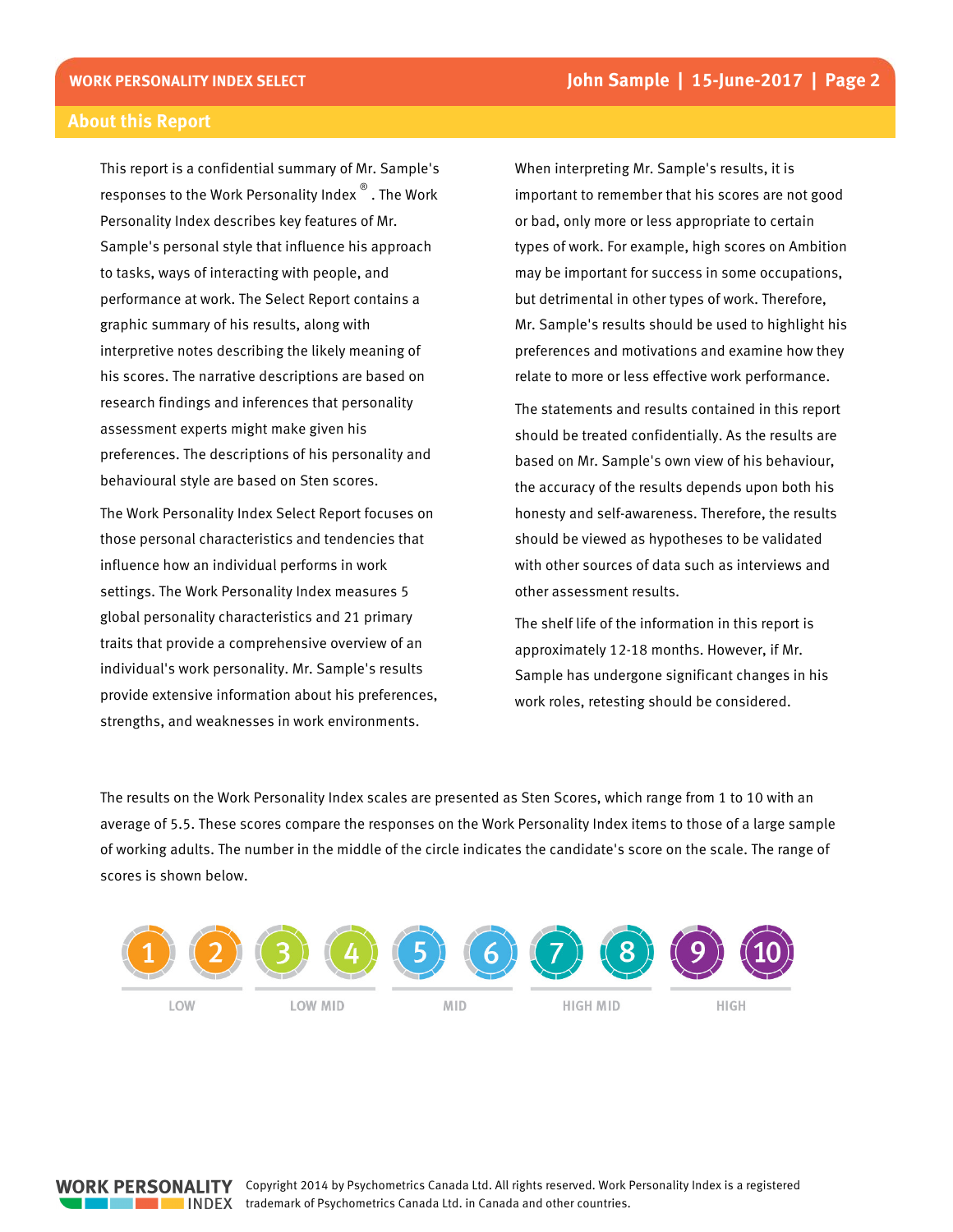## John Sample | 15-June-2017 | Page 3

| <b>Energy and</b><br><b>Drive</b>                           | Energy                                    | Ambition                   | Leadership         | Social Confidence   | Persuasion |
|-------------------------------------------------------------|-------------------------------------------|----------------------------|--------------------|---------------------|------------|
|                                                             | Initiative                                | Flexibility                | Multi-Tasking      |                     |            |
| <b>Working with</b><br><b>Others</b>                        | Outgoing                                  | Teamwork                   | Concern for Others | Democratic          |            |
| <b>Work Style</b>                                           | Dependability                             | Persistence                | Rule-Following     | Attention to Detail | Planning   |
| Problem<br><b>Solving Style</b>                             | Innovation                                | <b>Analytical Thinking</b> |                    |                     |            |
| <b>Dealing with</b><br><b>Pressure and</b><br><b>Stress</b> | Self-Control                              | <b>Stress Tolerance</b>    |                    |                     |            |
| <b>Special Scales</b>                                       | Managerial and<br>Leadership<br>Potential | Sales Potential            |                    |                     |            |

#### **Profile Validity**

The candidate's responses to the questionnaire follow a typical pattern.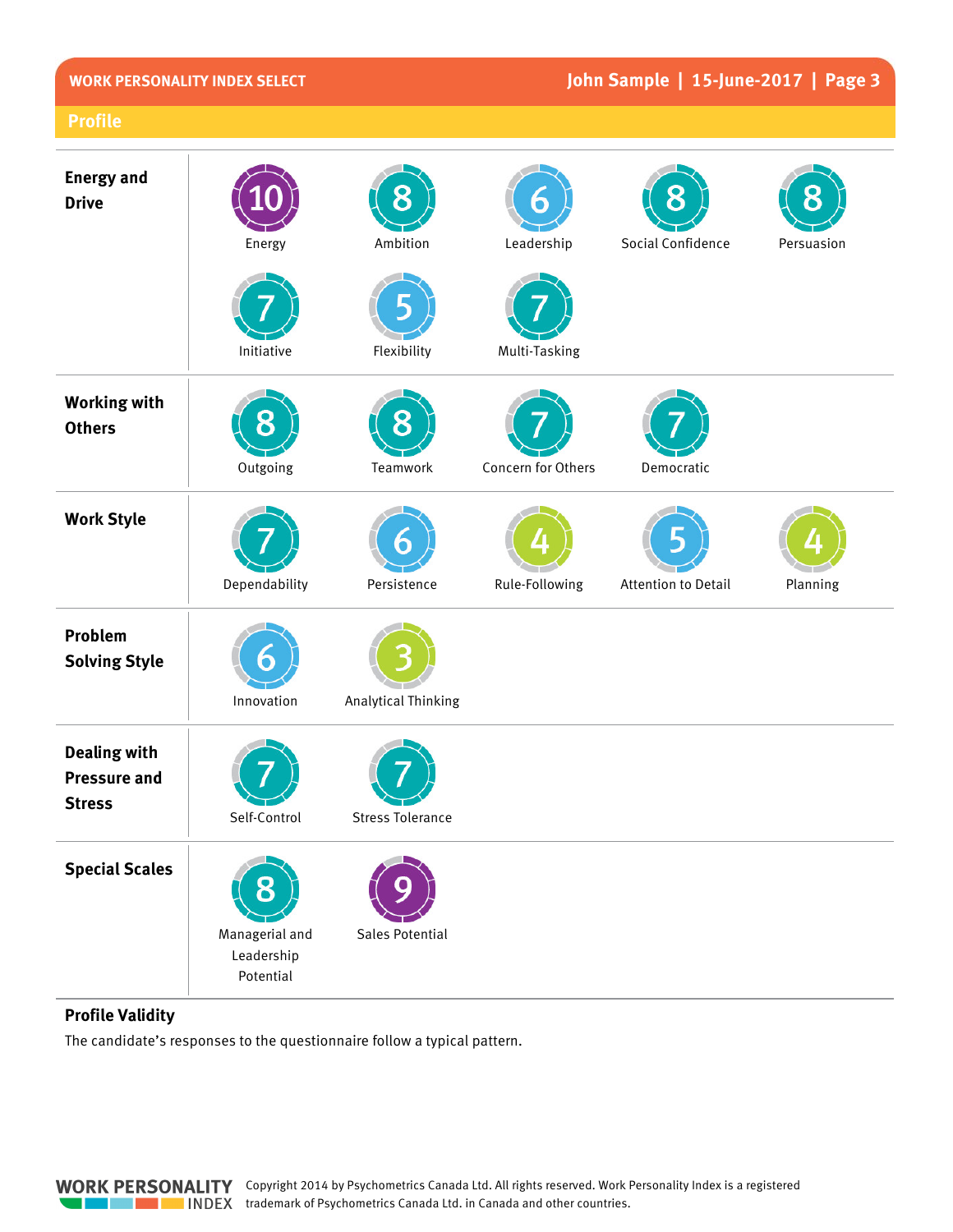#### **Energy and Drive**

#### **Energy**



Is very energetic Likes to be very active and busy Enjoys having a lot of things to do Seeks out excitement Prefers demanding and challenging tasks Works well in circumstances that require extensive effort May become bored and disengaged if work is slow-paced

#### **Ambition**



Is ambitious and enjoys challenging situations and tasks Challenges self in many ways: tends to set goals of ever increasing difficulty and compares own performance against that of others

Desires career success and works hard to get ahead

Comes across as competitive and driven

Will likely be effective in occupations that have some demanding goals and require a relatively high level of self-motivation

#### Leadership



Reports an average level of leadership

Enjoys being in positions of authority as much as most people

Will likely assume leadership positions and take charge of projects when their experience is applicable

Happy to let others lead when others have more knowledge or expertise

When in a leadership role, will likely balance collaboration and direction

Likely to be effective in positions where a combination of consensus-driven and directive leadership is required Comfortable leading or following others

#### **Social Confidence**



Comfortable and self-assured in most social situations Enjoys being the centre of attention Is confident during social interactions At ease with strangers

Confident and poised in most situations

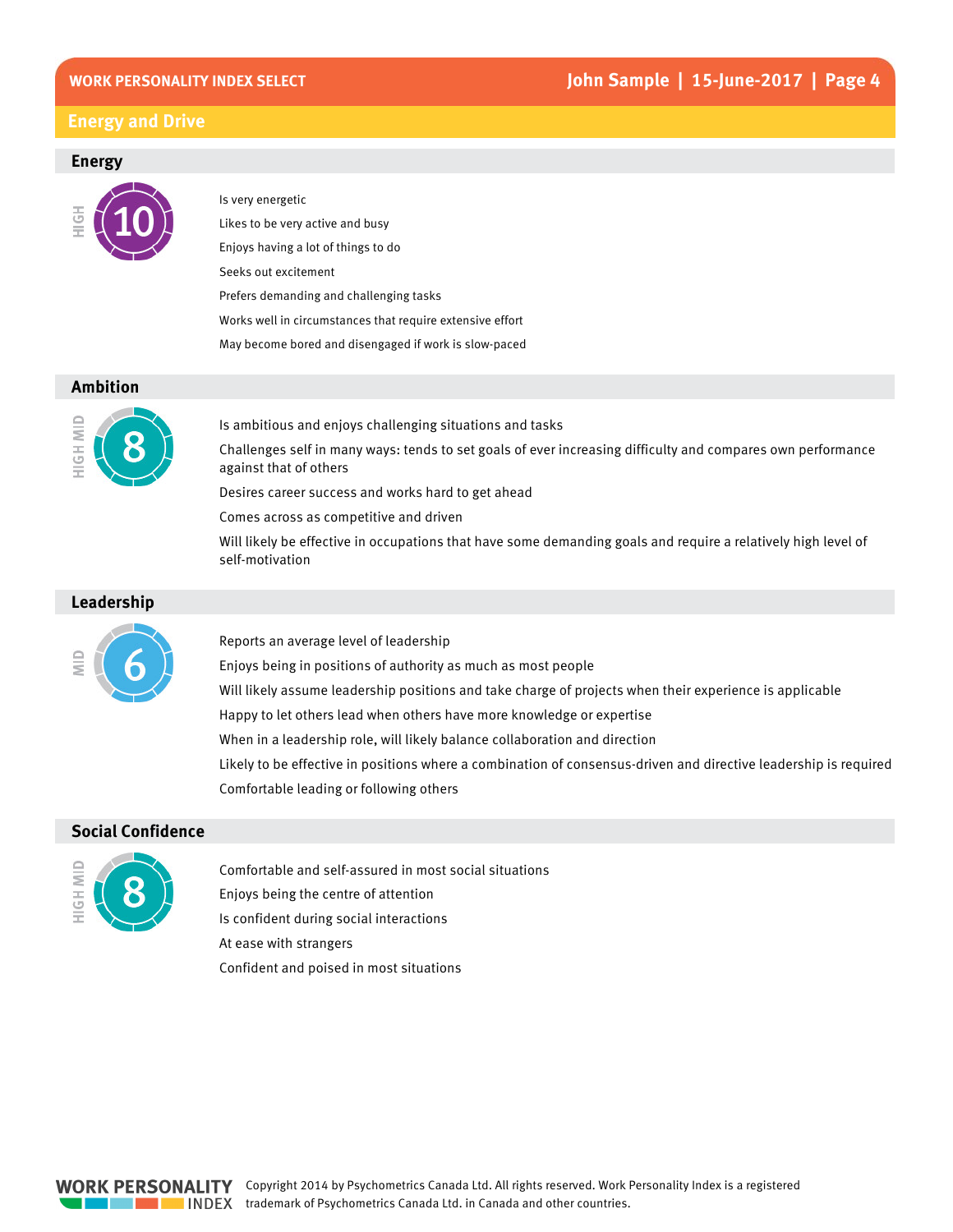#### John Sample | 15-June-2017 | Page 5

#### **Energy and Drive**

#### **Persuasion**



Is comfortable influencing people Enjoys negotiating and bargaining with others Enjoys trying to change people's opinions or perspectives Finds selling easy and is comfortable in sales positions Comes across as relatively persuasive

#### **Initiative**



Proactive and willing to take initiative Interested in new challenges Enjoys taking on new responsibilities Will likely be a self-starter who quickly capitalizes on opportunities Comfortable starting projects with minimal help or guidance from others Generally willing to take on tasks that are outside their typical work activities Can become bored in positions that are overly predictable and do not allow for some personal initiative

#### **Flexibility**



Has an average level of flexibility

Enjoys a balance of variety and routine at work

Values having some stability and predictability at work; prefers change that occurs at a slower pace

Unlikely to make changes for the sake of change, and would rather make minor adjustments only when it makes good sense to do so

Will be uncomfortablewith both frequent change and extensive routine

#### **Multi-Tasking**



Enjoys juggling several activities at a time Feels that they do their best work when they have many tasks to complete Likes having a number of projects on the go at the same time Seeks out a variety of tasks and activities during the day Is comfortable coping with multiple demands

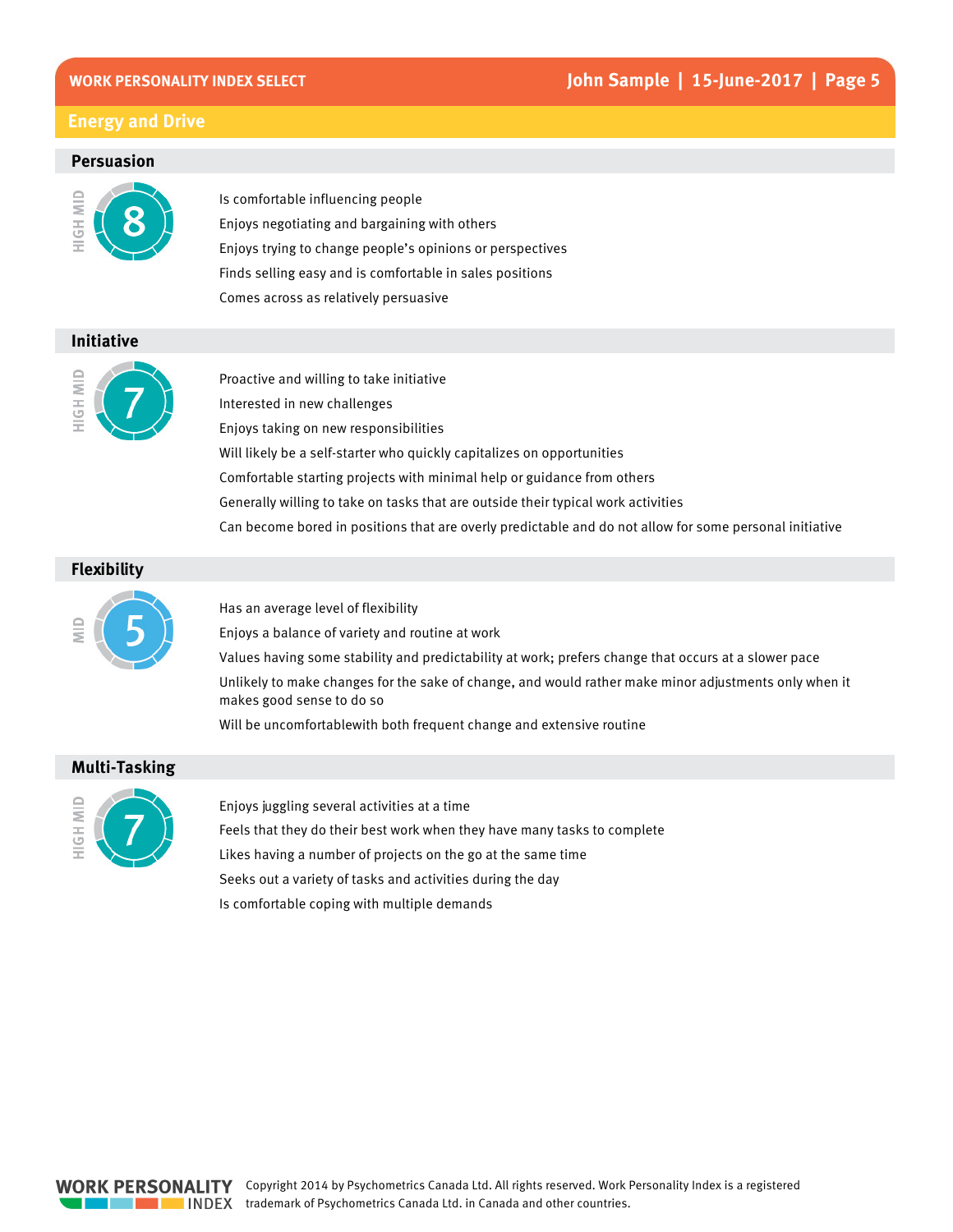#### **Working with Others**

#### Outgoing



Is outgoing and sociable

Enjoys meeting new people, is comfortable in groups, and likes making friends at work Values interacting with people and may find it difficult to go without social contact for an extended period of time

Looks forward to socializing and tends to be lively and animated in groups Prefers to work with others

#### **Teamwork**



Encourages people to work together Prefers tasks that can be completed collaboratively Is cooperative and encouraging In many situations puts the group's success first, and derives satisfaction in helping people reach their goals Respects team decisions, even if he/she disagrees with them May struggle working alone for extended periods of time Will take a team approach to most tasks

#### **Concern for Others**



Has sympathy for people and is generally sensitive to the needs of others Strives to understand the feelings of others Is empathetic and supportive Is quick at picking up on how people feel, and likes to help them with their problems Shows insight into the thoughts of others, and is quite responsive to emotional and social nuances May give too much consideration to people issues when making decisions

#### **Democratic**



Prefers to consult others when making decisions Enjoys collaborating with others and willingly accepts suggestions Seeks out advice when making decisions Looks to others for supervision and guidance May be uncomfortable making decisions independently Works well in settings where decisions are made through discussion and consensus

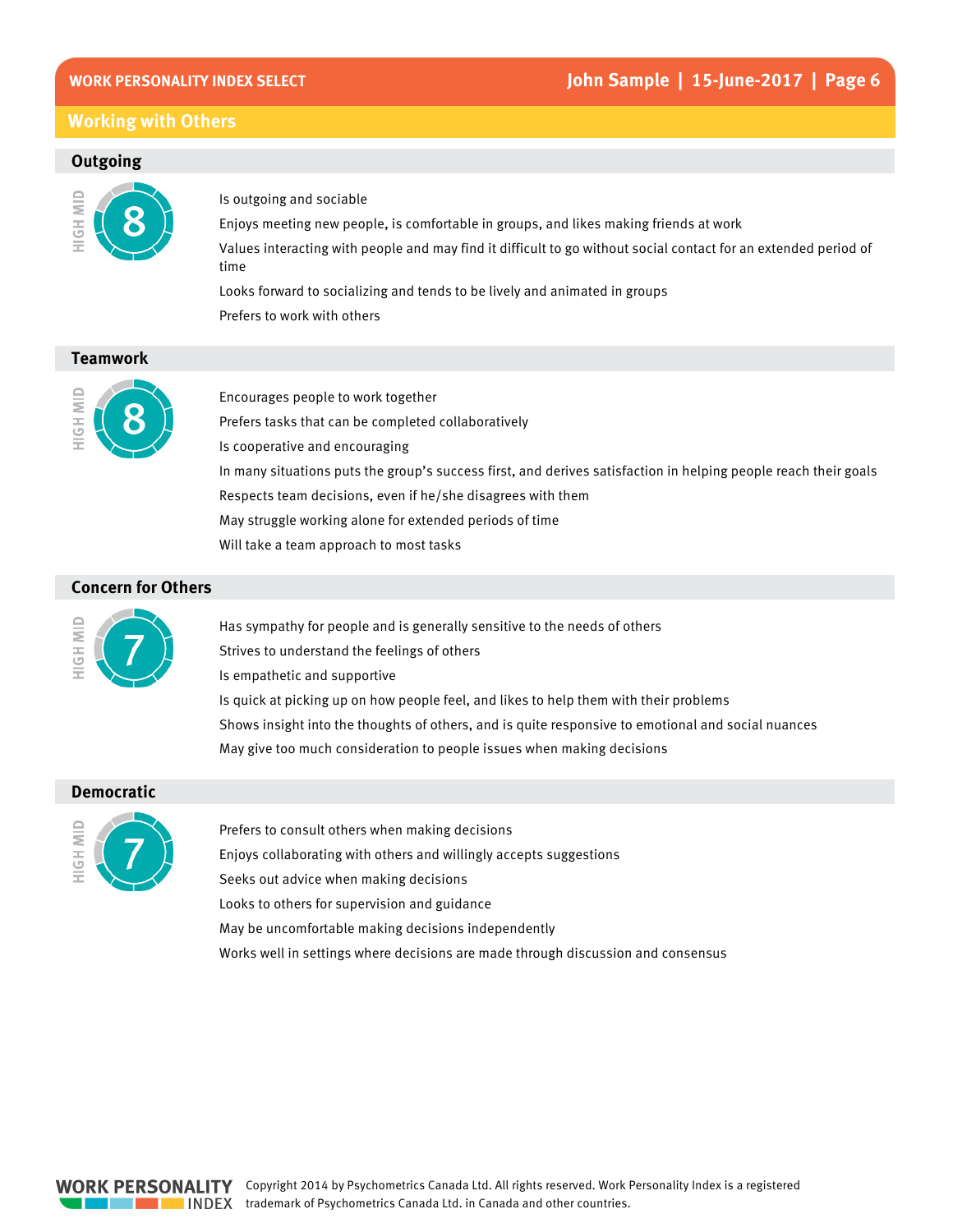#### **Work Style**

#### **Dependability**



Reports an above average level of dependability Places importance on meeting deadlines and completing work on time Reports being concerned about meeting obligations and following through on commitments Is likely seen by others as conscientious and responsible Considers meeting deadlines and completing tasks important

#### **Persistence**



Reports a level of persistence that is similar to that of most people Motivated to finish work, but may give up if things become too difficult Will generally stick with things, but appreciates some work that does not involve overcoming obstacles Will likely become tired and worn down if complications are frequently encountered

#### **Attention to Detail**



Reports an average level of attention to detail Has an eve for detail that is similar to that of most people When work requires close attention to details, a few things may be overlooked Is not naturally inclined to be overly focused on minor details and specifics Is comfortable approaching some tasks without specific guidelines or procedures When tasks need to be done quickly, may be somewhat willing to cut corners Is able to focus on global issues and may be less likely to become bogged down on artificially high standards

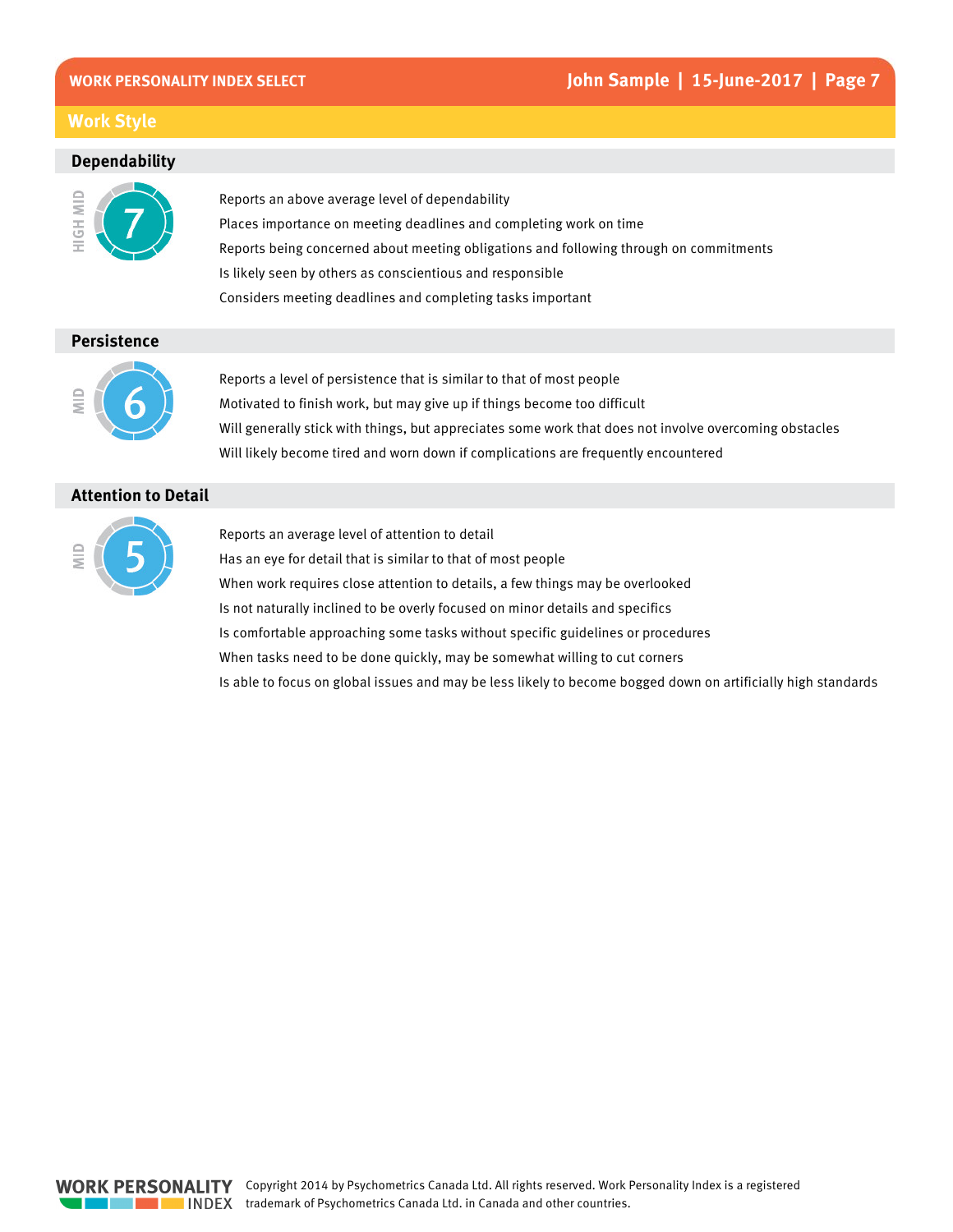#### **Work Style**

#### **Rule-Following**



Reports a below average level of rule-following Is open to bending rules and procedures in order to make progress Prefers general guidelines over precise regulations Is willing to flex on standard operating procedures in order to get work done Finds it hard to work under strict rules and regulations Will ignore rules that they do not think make sense

Prepared to use non-standard approaches to tasks when the established procedures are not effective

#### **Planning**



Feels at ease in a flexible environment and approaches work with a spontaneous style that involves spur-of-the-moment decision making

Often starts a task without having detailed plans

Generally does not enjoy making long-term plans

Believes that detailed plans may inhibit or restrict their ability to work effectively

Is spontaneous and comfortable reacting to shifting priorities and evolving situations

Enjoys making quick decisions and is comfortable providing an immediate response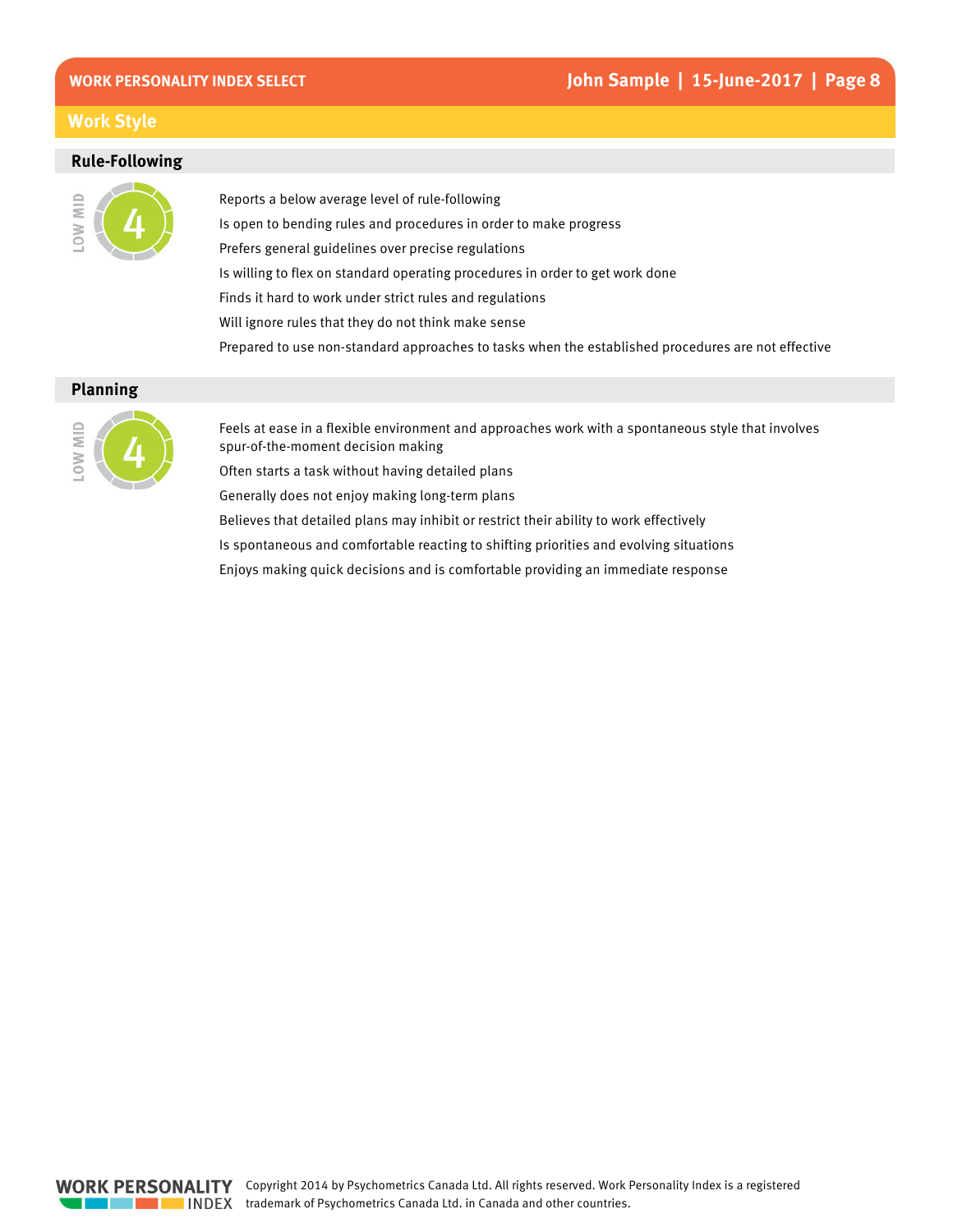#### **Problem Solving Style**

#### **Innovation**



Reports an average level of innovation Reports having a level of creativity and innovation that is similar to that of most people Enjoys solving problems, and likes solutions that are both original and practical Fairly open-minded but may get frustrated when people frequently present unconventional ideas and solutions Prefers to think about more grounded proposals Is more likely to build upon someone else's ideas

#### **Analytical Thinking**



Dislikes work that requires too much analysis Prefers dealing with tangible tasks and does not enjoy discussing abstract concepts Generally trusts intuition rather than logic when solving problems Is decisive and reaches conclusions quickly without thinking through all of the possible outcomes Performs well in work environments where decisions are straightforward and do not require extensive analysis

#### **Dealing with Pressure and Stress**

#### **Self-Control**



Reports a high level of self-control Sees self as calm and composed Tends to be effective at keeping emotions in check Works hard at maintaining self-control and rarely allows emotional reactions to impede their performance When faced with tense situations, rarely says things that they later regret Can be effective in work settings where emotions run high

#### **Stress Tolerance**



#### Tolerates stress well

Is able to work effectively in most high-pressure situations

Is seldom overwhelmed by concerns and is able to maintain effective work behaviour in the face of setbacks Doesn't take criticism personally

Finds it relatively easy to relax and can act as a calming influence on others in tense situations Will take most situations in stride, and manage them in a balanced, adaptive way